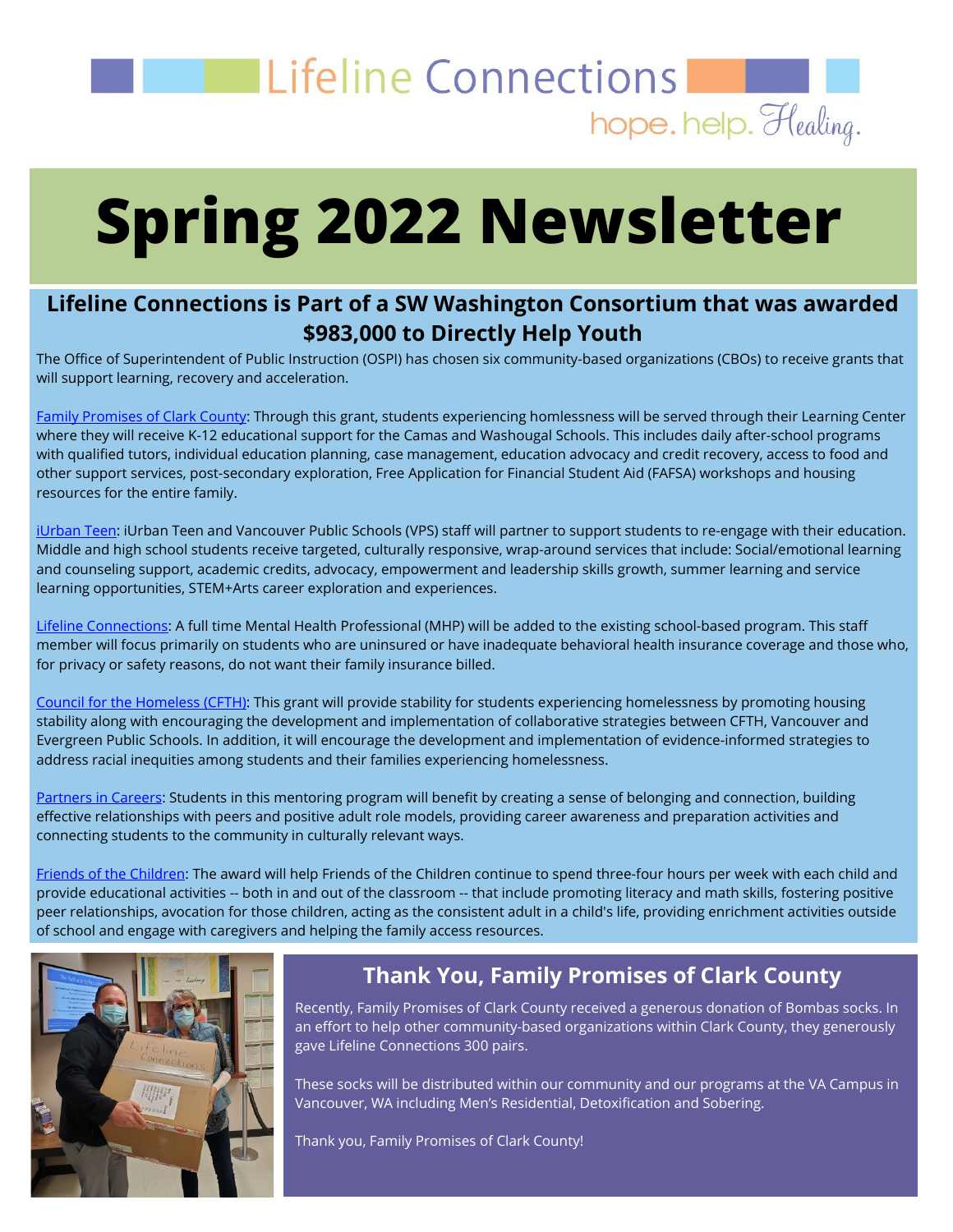## **Example 12 Excellent Connections** hope. help. Healing.

# **Upcoming Volunteer Fair Upcoming Volunteer Fair**

Many nonprofit, community-based organizations (CBOs) rely on the support of volunteers. Six Clark County SBOs will come together to host a volunteer fair this month.

If you or someone you know is looking to give back to the community and gain valuable work-related experience, join us!

**When:** Wednesday, May 25<sup>th</sup> from 5-7 p.m. **Where:** iUrban Teen, 808 Harney St., Vancouver, WA **RSVP:** Register [here](https://urldefense.proofpoint.com/v2/url?u=https-3A__www.familypromiseofclarkco.org_event-2Ddetails_volunteer-2Dfair&d=DwQFaQ&c=euGZstcaTDllvimEN8b7jXrwqOf-v5A_CdpgnVfiiMM&r=8Ohw826ec0ufhAfrro181NDzRw2CqvJyJp8xEQ4fSuY&m=abZWKN56lEzXwHaKL__lU20NYR63wygOV0AYTyjSVH0&s=DTKvx06ir5-Vi0J1a4pPjwYMomZ9LDiqxKKdBTVXKsk&e=) to confirm your attendance and connect with those in need of volunteer work.



Working at Lifeline Connections gives you an opportunity to create lasting, meaningful change in those we serve.

We have a generous benefits package that includes tuition reimbursement, paid time off, medical coverage and many positions even include a hiring bonus.

Multiple openings for each position!

Email your resume to: to apply for the following positions, or visit our website for a complete list of openings: [www.lifelineconnections.org/careers](http://www.lifelineconnections.org/careers)

- Certified Nursing Assistant (Vancouver, WA and Bellingham, WA)
- SUDPT (Vancouver, WA)
- Mental Health Professional (Aberdeen, WA and Bellingham, WA)
- Mental Health Professional/Family Therapist (Vancouver, WA)
- Cook (Vancouver, WA)
- Licensed Practical Nurse (Vancouver, WA)

**Employee Spotlight from Bellingham, WA: Julie Grendon, MS, MHP**

Born and raised on the Big Island of Hawaii, Julie's passion for helping others started at a young age.



She watched and worked along-side her father; supporting her island's communities and minority populations through economic and educational development and growth.

As a young adult and military wife, she had the pleasure of living in several states across the country. While adding to the diversity of her education and experience, it also showed her a familiar theme; hardship and stigma primarily due to behavior health needs.

Her journey to Regional Director truly began 17 years ago, when faced with the new adventure of being a widow with four young children.

Back to work and continuing her education, she began as a Case Manager for a co-occurring disorders agency and developed skills as an advocate for the various populations served by Lifeline Connections as well as becoming a collaborator for change with community partners.

As she worked toward her educational and vocational goals, the prevailing need was for patients and also for staff. For the last 9 years, she worked in direct service, collaborative and organization leadership positions.

This allowed her to directly effect change in the support of direct service professionals with an emphasis on recruiting and retention of personnel as well as development and sustainability of programs.

Julie says "Moving into the Regional Director position, there has been a predominant theme of embracing change and innovation as we come back to in person services in the North Sound Region. While Community Based Services have provided in person services all along, we are now transitioning toward in person services for all programs. We are growing in the space we occupy and will be welcoming a new Community Based Services office, complete with laundry facilities, and dedicated Housing and Employment Department in the near future! I am so happy to be a part of an agency that actively walks out our vision and values."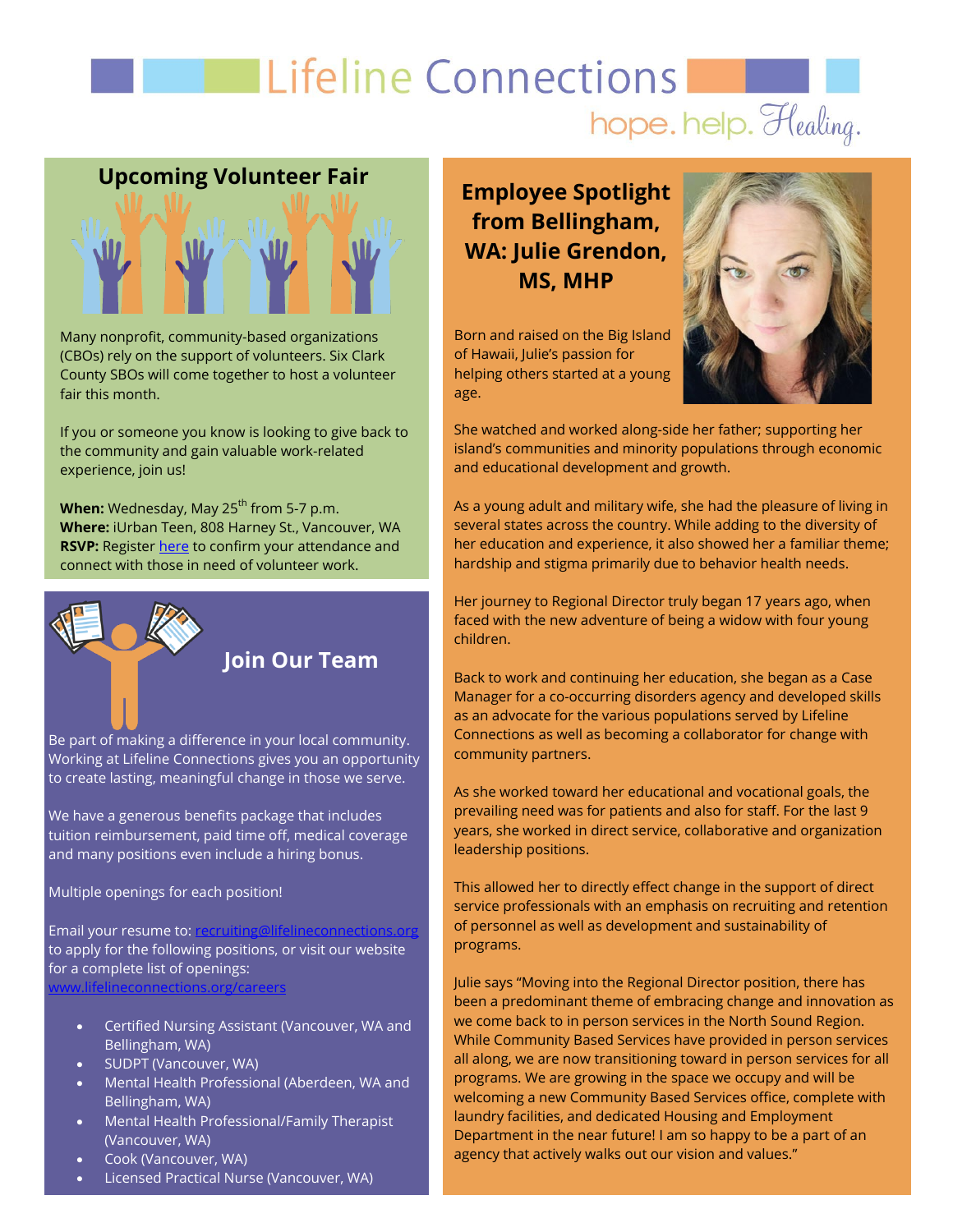## **Example 1 Expanding Connections** hope. help. Healing.

#### **A Community Gathering Helps Future Lifeline Connections Patients**

On April 26<sup>th</sup> Lifeline Connections hosted over 80 guests at Royal Oaks Country Club for an informational breakfast about Mental Health, Substance Use Disorder, community needs and our progress in serving the Clark County community during and after the pandemic.

Board Chair Brian MacKenzie opened the session, with Interim President and CEO Joe Foster providing highlights of our financial status and program updates. We then welcomed Nichole Peppers, Executive Director of SWACH who provided details on collaborative efforts in the community to assist people with services and help the most underserved in our area.

The final speaker was Billy Peck, a former Lifeline Connections patient, who works at Community Voices are Born (CVAB). His powerful story was a wonderful way to close the event and show how important behavioral health needs are within the community.

Many attendees also donated money at the event to support Lifeline Connections' scholarship program; a fund that helps clients who are unable to pay for services. Overall, the event was able to raise over \$5,000!





Thank you to everyone that joined us and to those who continue to support Lifeline Connections.

# **ADIS Comes to Aberdeen**



Information School) is now available at our Aberdeen, WA location!

ADIS is designed to help individuals make positive life changes so they can eliminate high-risk behaviors (such as using substances while driving, which can result in being charged with DUI/DWI).

This class will be the third Saturday of each month and be held from 8:00am – 5:00pm.

If you would like to attend, please call the [Aberdeen](https://lifelineconnections.org/locations/aberdeen-office/) office directly.

311 S. I St. Aberdeen, WA 98520 P: (360) 787-9319

#### **Recovery Resource Center Celebrates Four Years!**



The Recovery Resource Center (RRC) is still here and celebrating their fourth anniversary!

You are invited to celebrate this milestone with fun for the entire family.

There will be live music, food\*, cake\*, a raffle, fun activities for the kids and guest speakers that will highlight the RRC's history, perseverance through the pandemic and where the future will go. There will also be an individual that will share the impact the RRC has had on their life personally.

RSVP [here](https://lifelineconnections.org/recovery-resource-center-4th-anniversary/) so we know you'll join us! There are indoor occupancy limits.

When: June  $4^{th}$ , 11:00am - 2:00pm Where: 9317 NE Hwy. 99, Ste. M, Vancouver, WA

\*While supplies last